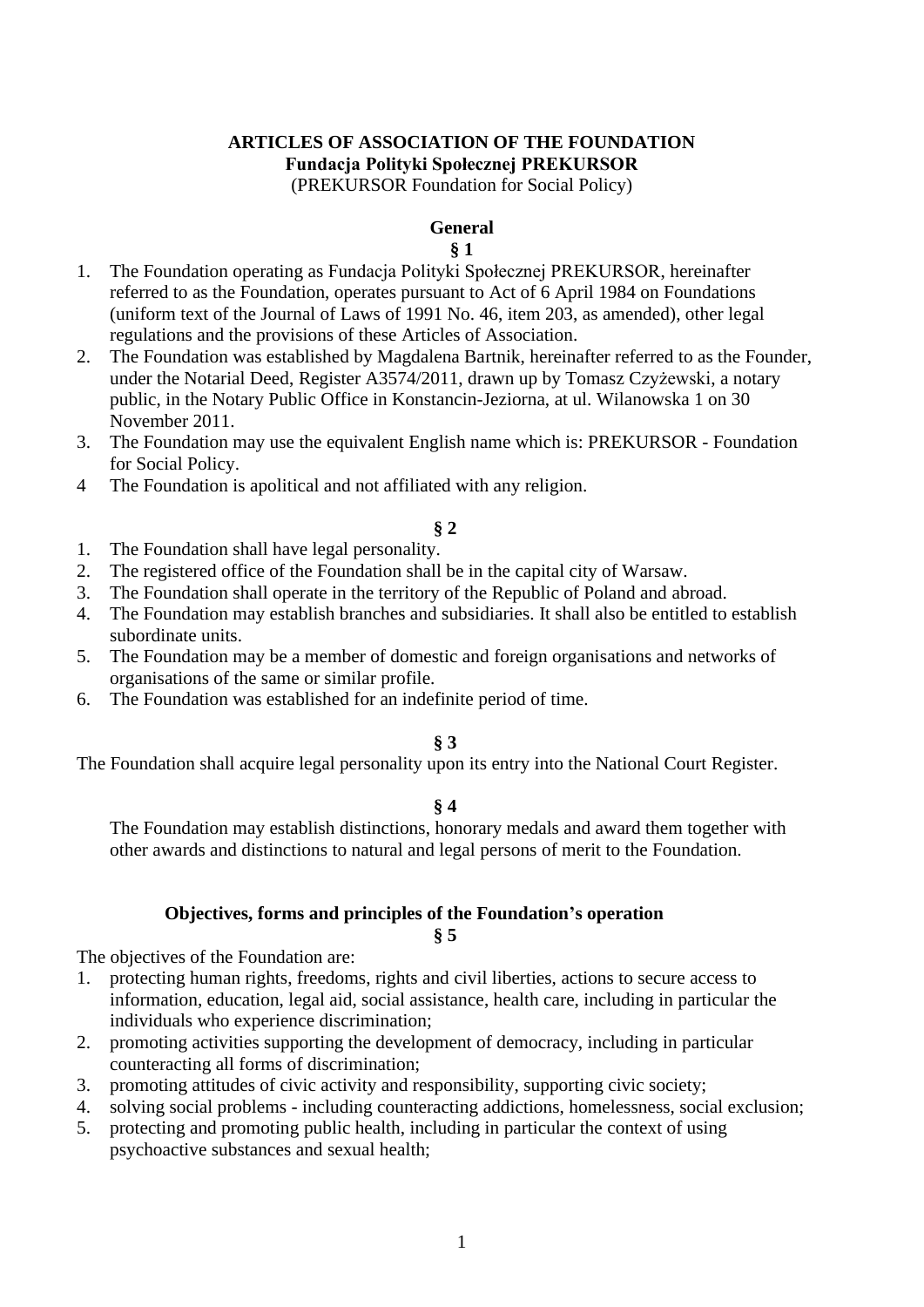- 6. equalising opportunities for weaker groups, threatened by social exclusion, who experience discrimination;
- 7. educational, sports, cultural, publishing and research activities, in particular for the benefit of the individuals who experience discrimination;
- 8. promoting employment and professional activation, counteracting unemployment, protecting employee rights, defining the employment policy, conditions of work safety;
- 9. activities supporting the development of local communities and societies as well as activist movements, activities for European integration and development of contacts and cooperation between societies and local communities;
- 10. promoting and organising volunteering activities.

### **§ 6**

The Foundation shall pursue its objectives by:

- 1. initiating public debate aimed at changing social awareness and shaping attitudes of tolerance towards the groups who experience discrimination and stigmatisation;
- 2. creating rational drug and alcohol policies, creating and supporting legislative projects in this respect, giving opinions on changes;
- 3. promoting and developing the idea of harm reduction, in particular in the context of using psychoactive substances, activities aimed at reforming the addiction treatment system towards an integrated model based on scientific evidence;
- 4. acting for the rights of women and men sex workers, creating and supporting legislative proposals in this respect;
- 5. acting in favour of the groups who experience discrimination, creating and supporting legislative projects intended to protect their rights;
- 6. educational activities aimed at changing public awareness in the area of the use of psychoactive substances and sexual behaviours;
- 7. creating and managing programmes, services and various forms of assistance addressed to particular target groups, aimed at protecting their health, improving living conditions, including in particular the individuals who experience discrimination and social exclusion;
- 8. conducting scientific activities, such as organising and coordinating pilot research

programmes and expert groups, conducting the Foundation's own research in the field of social issues;

- 9. creating tools being helpful in diagnosing social problems and needs as well as initiating positive social change;
- 10. developing systemic solutions in the field of social issues, evaluating the programmes responding to the social needs;
- 11. organising and conducting personal and legal counselling, as well as civil counselling;
- 12. conducting watchdog activities, monitoring the activities of the government and governmental administration, the judiciary and public media in terms of respecting human rights and compliance with the principles and standards of a democratic state of law;
- 13. cooperating with the mass media in order to change social awareness and create tolerance attitudes;
- 14. cooperating with international and foreign organisations and institutions;
- 15. promotional and educational activities for public health, including in particular HIV, HCV infections and sexually transmitted diseases;
- 16. conducting projects in the field of public health, including in particular the context of the use of psychoactive substances and sexual health;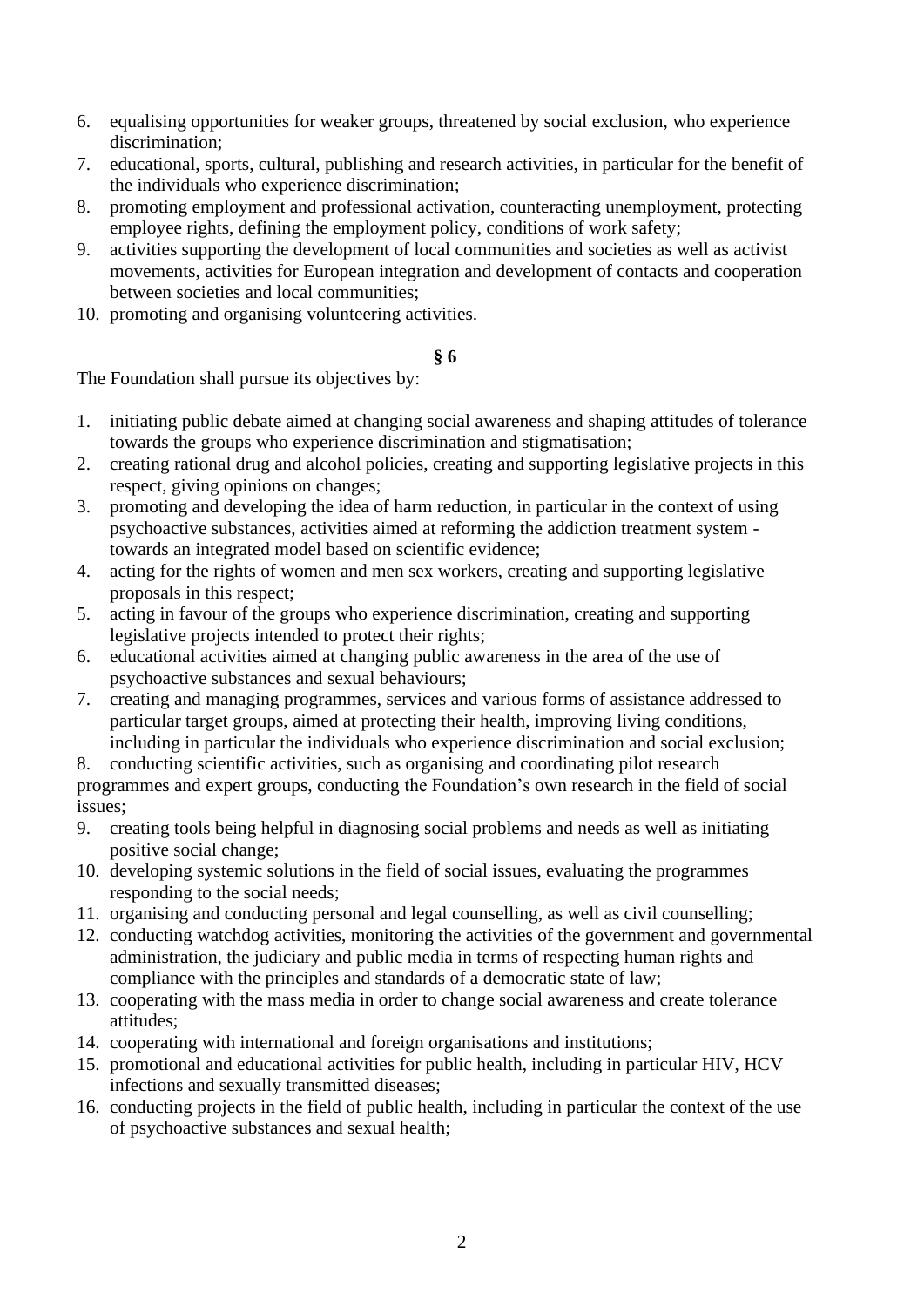- 17. cooperating with scientific centres, governmental organisations, non-governmental organisations and other institutions and entities in the area of implementing the objectives defined in the Articles of Association;
- 18. providing counselling, training courses, workshops, research programmes, professional support and activation in order to equalise opportunities for socially excluded persons;
- 19. organising and financing social actions, seminars, symposia, discussions, conferences, lectures, competitions and plebiscites;
- 20. promoting rational social and individual behaviours in relation to the use of psychoactive substances and sexual activity;
- 21. promoting human rights in the sphere of social, legal and cultural aspects of the use of psychoactive substances and sexual activity;
- 22. initiating and supporting innovative solutions in various areas of social life;
- 23. promoting the use of modern technologies in generally defined civic counselling;
- 24. developing and strengthening attitudes aimed at active cooperation in the development of civic society, supporting self-organisation of particular environments and groups;
- 25. activities providing technical, training, informational or financial support to nongovernmental organisations and entities dealing with activities consistent with the objectives of the Foundation;
- 26. advocacy for the interests of socially marginalised groups;
- 27. social assistance provided to socially excluded persons or those threatened with exclusion, creating the aid policy and care activities, aimed in particular at the individuals who experience discrimination (addicts, homeless people, people infected with HIV, people leaving penal institutions, youth threatened with exclusion);
- 28. providing counselling to the entities that deal with defining programmes and carrying out tasks in the field of social policy;
- 29. activities in the area of preparing and issuing opinions, reports and expert opinions related to the implementation of the objectives of the Foundation;
- 30. gathering and disseminating information on all issues related to social exclusion and human rights.

# **§ 7**

In order to achieve its objective, the Foundation may support the activities of other legal persons whose objectives are consistent with those of the Foundation.

#### **The assets of the Foundation § 8**

- 1. The assets of the Foundation shall consist of the funds allocated by the Founder for the objectives of the Foundation of PLN 1,000 (say: one thousand zlotys), as well as property and property rights acquired by the Foundation. The assets shall come from:
- a. real properties;
- b. movables;
- c. intangible assets;
- d. donations, inheritances, legacies;
- e. grants and subsidies from domestic and foreign legal persons;
- f. designated subsidies received from state, local government and private institutions, from international organisations; financial resources received from structural funds and aid programmes of the European Union as well as from other international organisations,
- g. deposits and bank interest.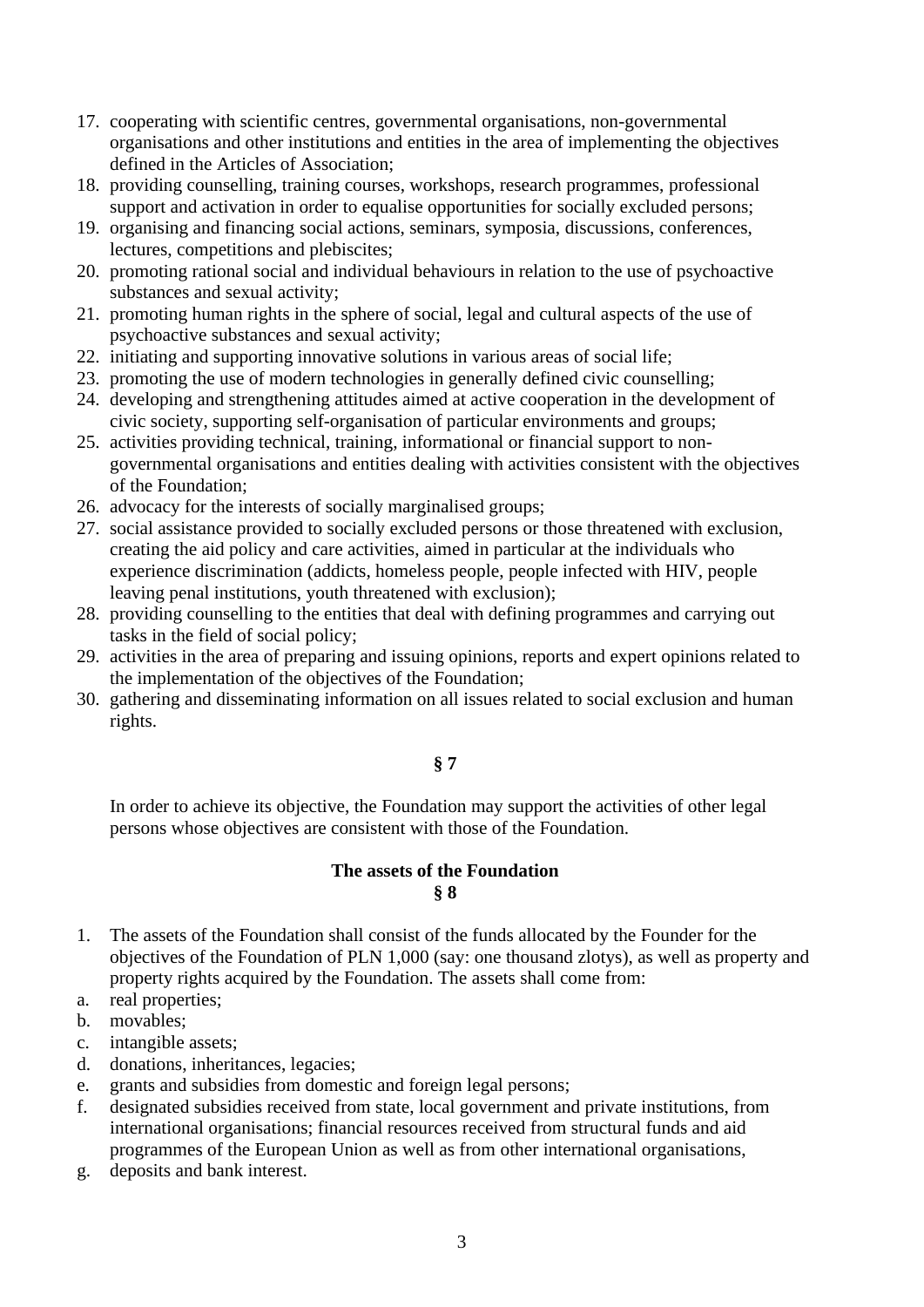The assets shall be used to achieve the objectives defined in the Articles of Association of the Foundation.

#### **§ 10**

- 1. Acceptance of a donation or inheritance by the Foundation may not cause the Foundation to take over debts exceeding the value of the property accepted.
- 2. The funds from grants, subsidies, donations, inheritances and legacies may be used to achieve the objectives of the Foundation only with respect to the will of the heirs or donors.

#### **§ 11**

The Foundation shall keep its accounts in accordance with the provisions of law.

### **Authorities of the Foundation**

#### **§ 12**

The authorities of the Foundation shall be:

- 1. The Management Board of the Foundation, hereinafter referred to as the Board the managing body.
- 2. The Audit Committee, hereinafter referred to as the Committee the supervisory and opinionforming body.
- 3. The Programme Council, hereinafter referred to as the Council the advisory and opinionforming body.

#### **§ 13**

#### **Management Board**

- 1. The Management Board shall manage the activities of the Foundation and represent the Foundation outside.
- 2. The competences of the Management Board shall include in particular:
- a. defining the directions of the Foundation's operations,
- b. implementing the objectives defined in the Articles of Association,
- c. drawing up work plans and budgets,
- d. managing the Foundation's assets,
- e. hiring employees, determining their remunerations;
- f. preparing, examining and approving the Foundation's annual reports,
- g. making changes to Articles of Association of the Foundation,
- h. adopting the resolution on liquidation of the Foundation or its merger with another foundation.

#### **§ 14**

- 1. The Management Board shall be composed of three to nine Members. One person shall act as the President of the Management Board, the second as the Vice President of the Management Board, and the remaining persons shall act as the Members of the Management Board.
- 2. The first members of the Management Board shall be appointed by the Founder. The Founder may act as the President of the Management Board.
- 3. The Management Board shall be appointed for an indefinite period of time.
- 4. A Member of the Management Board may be dismissed at any time.
- 5. The Management Board may decide to dismiss a Member of the Management Board at its meeting. Such a decision shall be made by a simple majority of votes. This does not apply to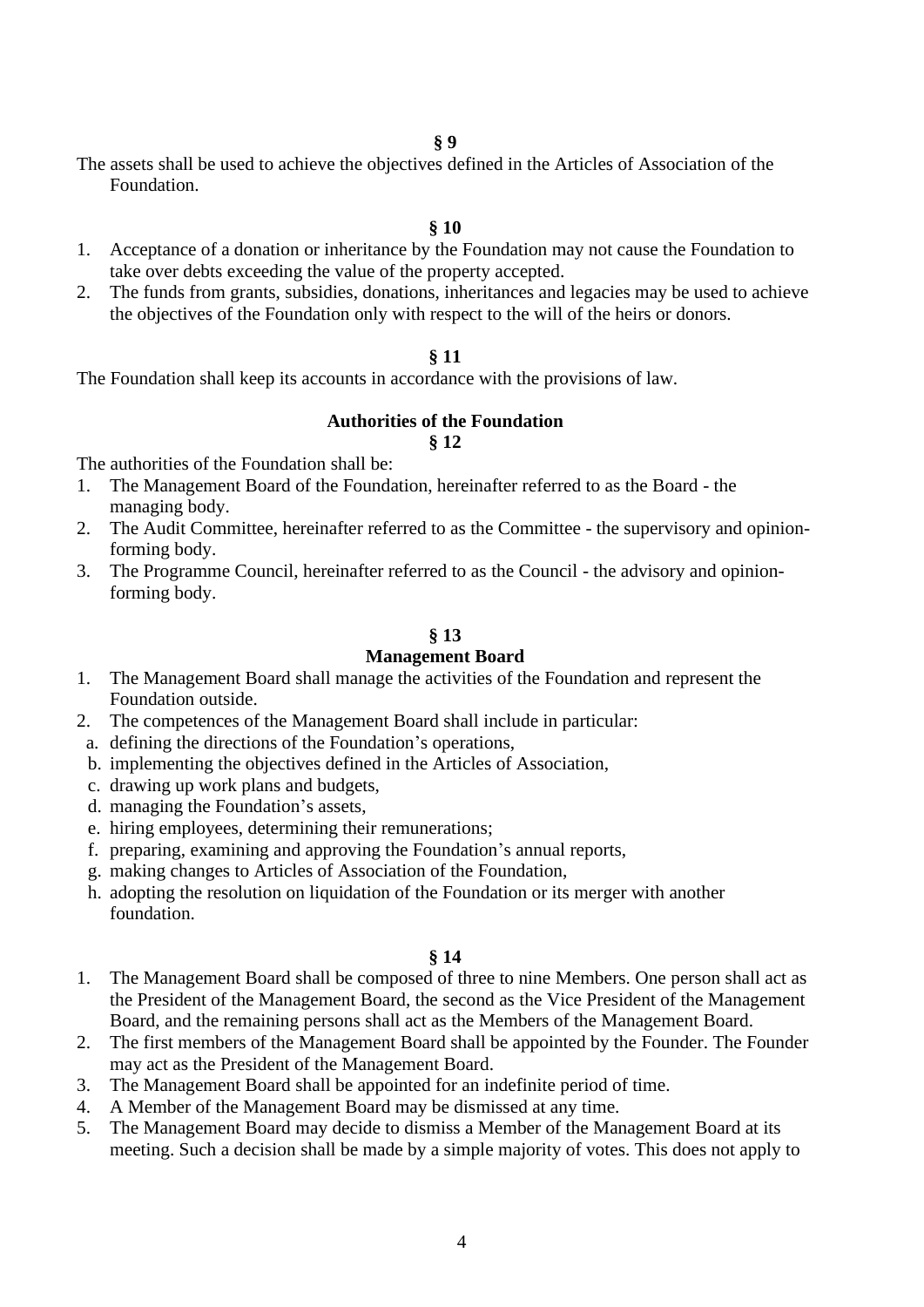the Founder, who cannot be dismissed from the position of a Member of the Management Board.

- 6. The dismissal of a Member of the Management Board shall take place in the event of:
- a. submitting a resignation,
- b. taking up the work, the nature of which makes it impossible to appropriately perform the functions of a Member of the Management Board,
- c. improper performance of the functions of a Member of the Management Board,
- d. a material breach of the provisions of the Articles of Association.
- 7. The mandate of a Member of the Management Board shall expire as a result of: the Member's death, the Member's written resignation from the position occupied and his/her dismissal from the position occupied in accordance with the provisions of the Articles of Association.
- 8. The Management Board may appoint a new Member of the Management Board. Such a decision shall be made by a simple majority of votes.
- 9. The Management Board shall adopt the Rules of Procedure for the Management Board.

#### **§ 15**

- 1. The Management Board shall take decisions at its meetings. Resolutions of the Management Board, unless other provisions of the Articles of Association provide otherwise, shall be adopted by a simple majority of votes, with at least half of the members of the Management Board present.
- 2. Meetings of the Management Board shall be convened and chaired by the President of the Management Board.
- 3. All members of the Management Board must be notified of the date of the Management Board meeting.
- 4. If the Management Board is composed of three members, at least two members must be present at the meeting.

#### **§ 16**

- 1. One member of the Management Board shall be entitled to make declarations of will and sign documents on behalf of the Foundation.
- 2. The submission of a declaration of will in respect of exercising a right or incurring a liability of the value exceeding PLN 100,000 shall require the prior consent of the President of the Management Board of the Foundation.
- 3. The Management Board may appoint legal representatives to deal with the matters specified in the power of attorney and to make declarations of will in that respect.

#### **§ 17**

The Foundation shall be supervised by the minister in charge of social security, i.e. the Minister of Labour and Social Policy.

#### **Amendment to the Articles of Association, change of the objective and merger of the Foundation with another foundation**

#### **§ 18**

- 1. The Articles of Association and the objective of the Foundation shall be amended by the Management Board.
- 2. The Foundation may be merged with another foundation with similar objectives under the terms and conditions specified in the agreement concluded between the Foundations.